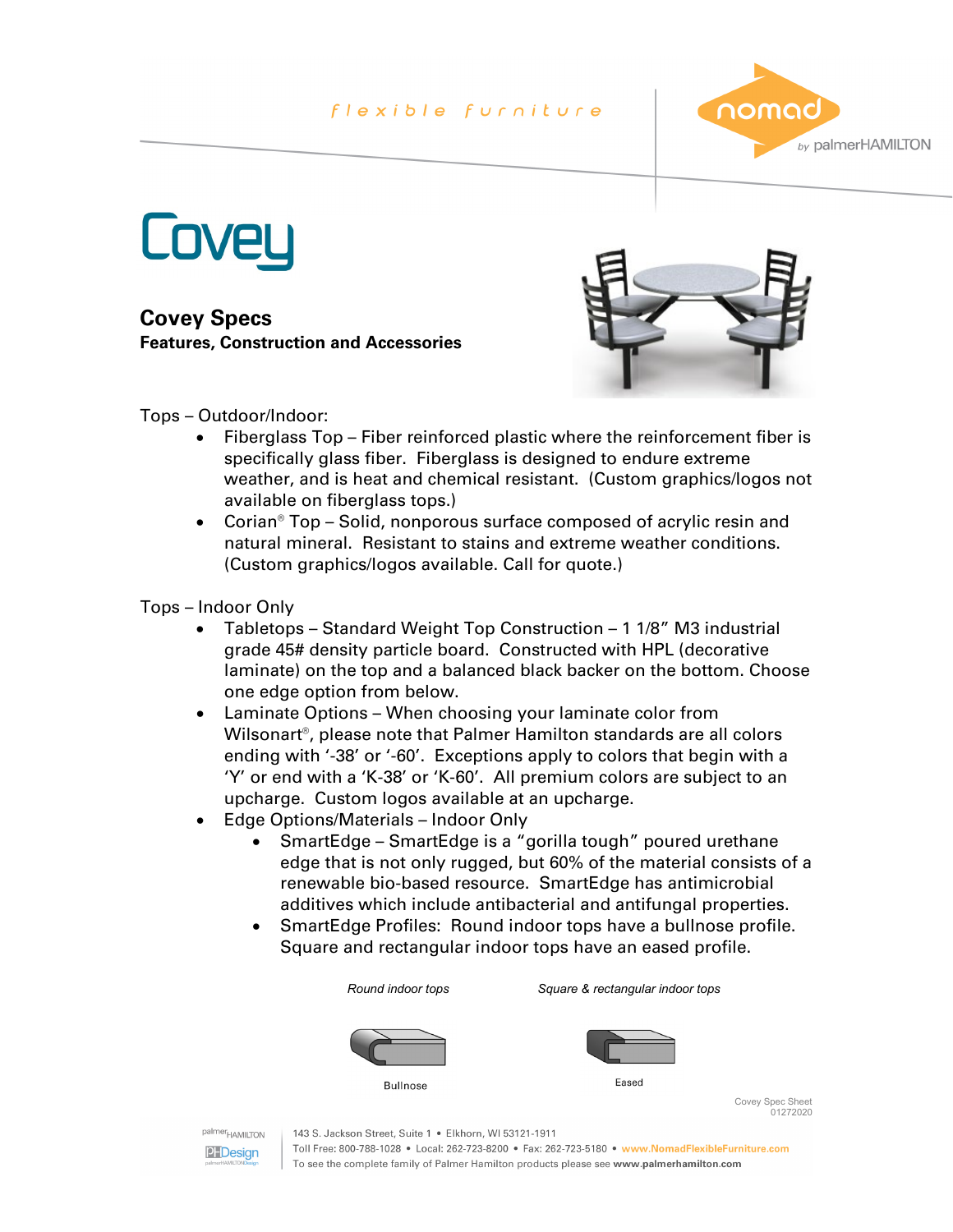## flexible furniture



Covey Spec Sheet 01272020

• EdgeGuard™ – Sprayed-on polyurea edge treatment providing superior resistance to moisture, eliminates unsanitary food traps, and is extremely tamper resistant. Edges stay sealed, preventing peeling and chipping. Durable for many years of use.



• PVC Edge – 3mm PVC edge adhered to the particle board for a tight bond.



- Fixed or Swivel Seats Fixed seats are standard. Swivel seats are an option available at an up-charge and are commercial grade, powdercoated, with steel ball bearings for smooth rotation and memory return. Available in fiberglass or wood. Fiberglass is standard for outdoor. (16.81" W x 16.65" D) Wood is standard for indoor. (17" W x 16.125" D)
- Frame Unit frames are constructed using 11-gauge steel tubing with an outdoor powder-coat finish. Available in black or metallic silver.
- Glides Use a 3/8" threaded rod. Body of glide is nickel plated steel with white nylon glide.
- Anchored In Uses 3/8" zinc plated bolt with 16-gauge stainless steel plate.

Plates are powder-coated with an outdoor finish. (Fasteners for anchors are not included.)

- Cored In A 3" to 4" round hole is drilled into concrete for each down post. The unit is set into place with the down post in the holes. Epoxy cement is poured into the holes to anchor the unit.
- Umbrella Hole Available as an option at an up-charge on select models and tops. See Covey pricer for details. Umbrella not included.
- Wheelchair-Accessible Available on select models. PH-3S36RD-WC, PH-5S48RD-WC, PH-2S2442-WC, PH-6S2496RECT-WC, PH-7S4860RECT-WC
- Warranty See Palmer Hamilton Warranty at [www.palmerhamilton.com](http://www.palmerhamilton.com/)

143 S. Jackson Street, Suite 1 . Elkhorn, WI 53121-1911

Toll Free: 800-788-1028 • Local: 262-723-8200 • Fax: 262-723-5180 • www.NomadFlexibleFurniture.com To see the complete family of Palmer Hamilton products please see www.palmerhamilton.com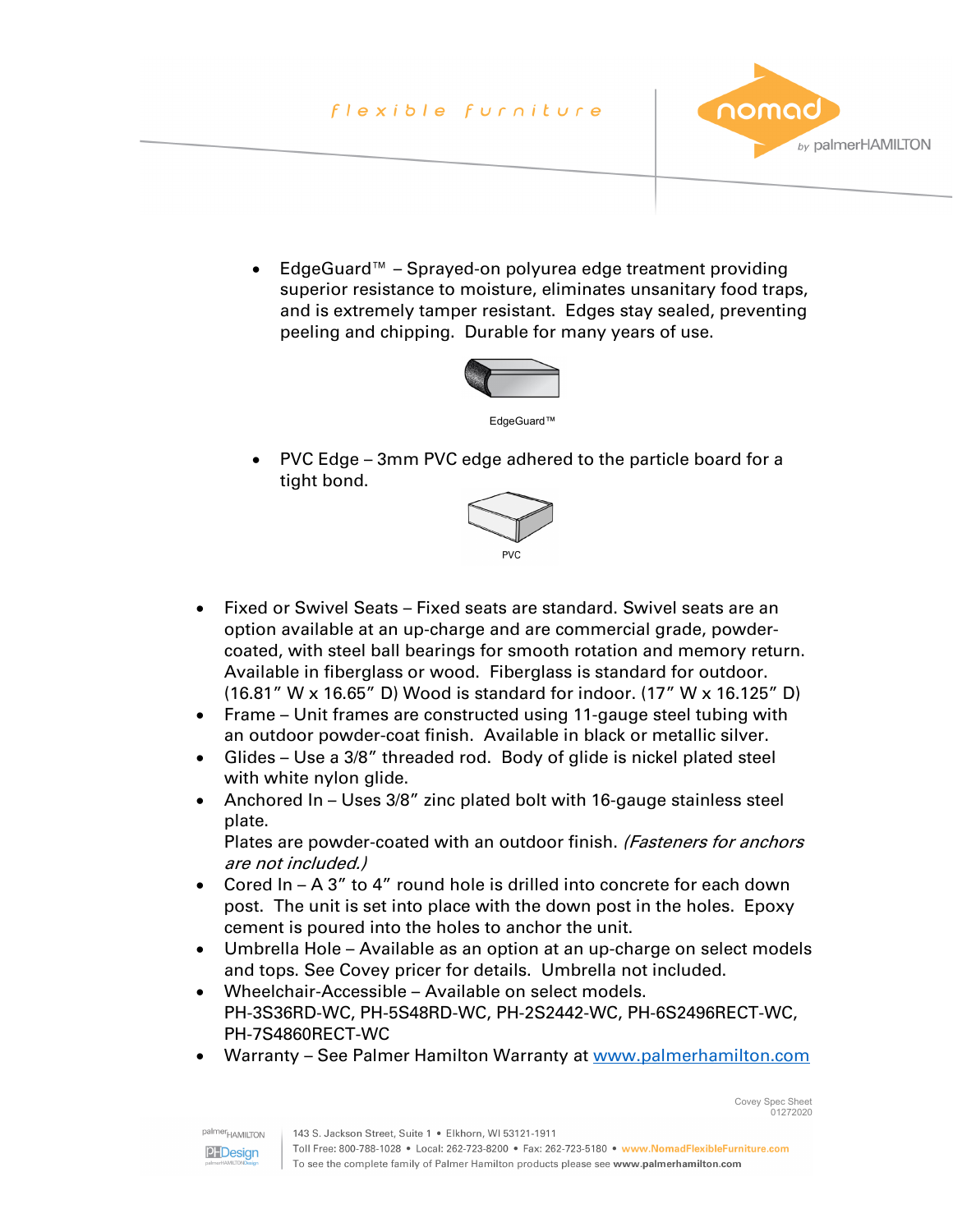

Covey Spec Sheet 01272020

## **Covey Product and Shipping Dimensions and Weights.**

| Part#                    | <b>Product Dims</b><br><b>HxWxL</b> | <b>Product</b><br>Weight | <b>Shipping</b><br><b>Dimensions</b><br><b>HxWxL</b> | <b>Shipping</b><br>Weight | Freight<br><b>Class</b> |
|--------------------------|-------------------------------------|--------------------------|------------------------------------------------------|---------------------------|-------------------------|
| PH-SU36RD                | 42" x 36" x 36"<br>(base 16")       | 84 lbs                   | 45" x 48" x 48"                                      | 219 lbs                   | 250                     |
| <b>PH-4S36RD</b>         | 29" x 64" x 54"                     | 178 lbs                  | 40" x 36" x 54"                                      | 410 lbs                   | 150                     |
| PH-3S36RD-WC             | 29" x 64" x 54"                     | 152 lbs                  | 36" x 36" x 54"                                      | 357 lbs                   | 150                     |
| <b>PH-6S48RD</b>         | 29" x 80.5" x 88"                   | 279 lbs                  | 40" x 84" x 64"                                      |                           | 250                     |
| PH-5S48RD-WC             | 29" x 80.5" x 88"                   | 251 lbs                  | 40" x 84" x 64"                                      | 622 lbs                   | 250                     |
| <b>PH-2S2428</b>         | 29" x 64" x 28"                     | 117 lbs                  | 36" x 36" x 54"                                      | 288 lbs                   | 150                     |
| <b>PH-2S2442-WC</b>      | 29" x 44" x 42"                     | 134 lbs                  | 36" x 36" x 54"                                      | 322 lbs                   | 150                     |
| PH-2S2428-42H            | 42" x 64" x 28"                     | 144 lbs                  |                                                      |                           |                         |
| <b>PH-4S2442RECT</b>     | 29" x 64" x 42"                     | 172 lbs                  | $40'' \times 36'' \times 54''$                       | 398 lbs                   | 150                     |
| <b>PH-4S2442RECT-42H</b> | 42" x 64" x 42"                     | 132 lbs                  | 36" x 36" x 54"                                      | 186 lbs                   | 150                     |
| <b>PH-8S2496RECT</b>     | 29" x 96" x 61"                     | 365 lbs                  | 37" x 84" x 64"                                      | 850 lbs                   | 150                     |
| PH-6S2496RECT-WC         | 29" x 96" x 61"                     | 315 lbs                  | 36" x 84" x 64"                                      | 750 lbs                   | 250                     |
| <b>PH-8S4860RECT</b>     | 29" x 85" x 98"                     | 291 lbs                  | 38" x 84" x 64"                                      | 702 lbs                   | 250                     |
| PH-7S4860RECT-WC         | 29" x 85" x 98"                     | 326 lbs                  | 38" x 84" x 64"                                      | 772 lbs                   | 250                     |

Note: All standard height 29" H seating - anchor to top of seat is 17" H and overall height to the top of chair back is 33 1/6" H. All pub height 42" H seating – anchor to top of seat is 29" H and overall height to the top of the chair back is 45 5/16"H.